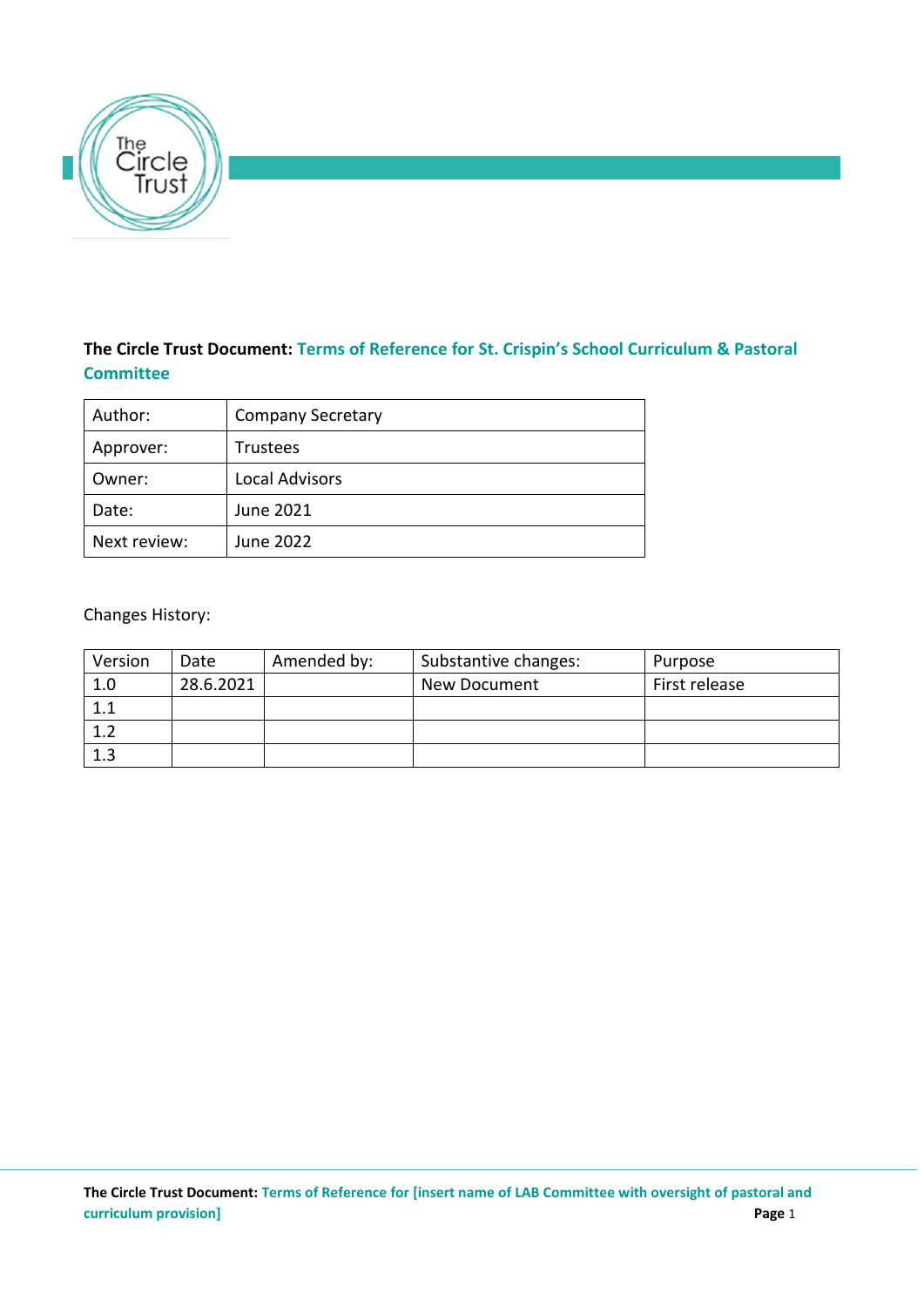## **1. Membership**

- The Committee will be made up of not less than 5 Local Advisors appointed to the  $1.1.$ Committee by the full Local Advisory Board (LAB).
- $1.2.$ The position of Chair and Vice Chair of the Committee will be agreed annually at the first Committee meeting of the academic year.
- $1.3.$ The Headteacher and such other members of the senior leadership team or staff as the Headteacher may nominate will attend Committee meetings to provide information and participate in discussions, but will have no voting rights.
- $1.4.$ The Chair of the Committee may invite others who are not Committee members to attend and contribute to meetings, but they will have no voting rights.

## **2. Quorum**

- $2.1.$ The quorum for Committee meetings and votes will be any 3 Committee members or, where greater, any one third (rounded up to the nearest whole number) of the total number of Committee members serving at the date of the meeting, in either case present and entitled to vote.
- $2.2.$ Committee members must be present to vote and may not appoint a proxy or alternate to vote for them.
- $2.3.$ Committee members may participate in meetings by telephone, video conference or an online platform and will be counted in the quorum and as present if they are able to hear and be heard.

#### **3. Voting and interests**

- $3.1.$ Any decisions taken must be determined by a majority of votes of Committee members present and entitled to vote on the matter under consideration.
- $3.2.$ Each Committee member will have one vote unless there is an equal division of votes, in which event the Chair of the meeting shall have a second and therefore the casting vote.
- $3.3.$ At the beginning of each meeting, the Chair is required to ask if there are any declarations of interest. If any interest is declared, the meeting will determine how the interest will be dealt with before any further business is conducted. This shall include but is not limited to the Committee member concerned absenting themselves from the discussions and not taking part in the decision or vote on the specific agenda item. Each declaration of interest and how it is dealt with will be formally recorded in the meeting minutes.
- $3.4.$ A written resolution signed by all the Committee members entitled to receive notice of a meeting of the Committee shall be valid and effective as if it had been passed at a meeting and may consist of several documents in the same form, each signed by one or more Committee members.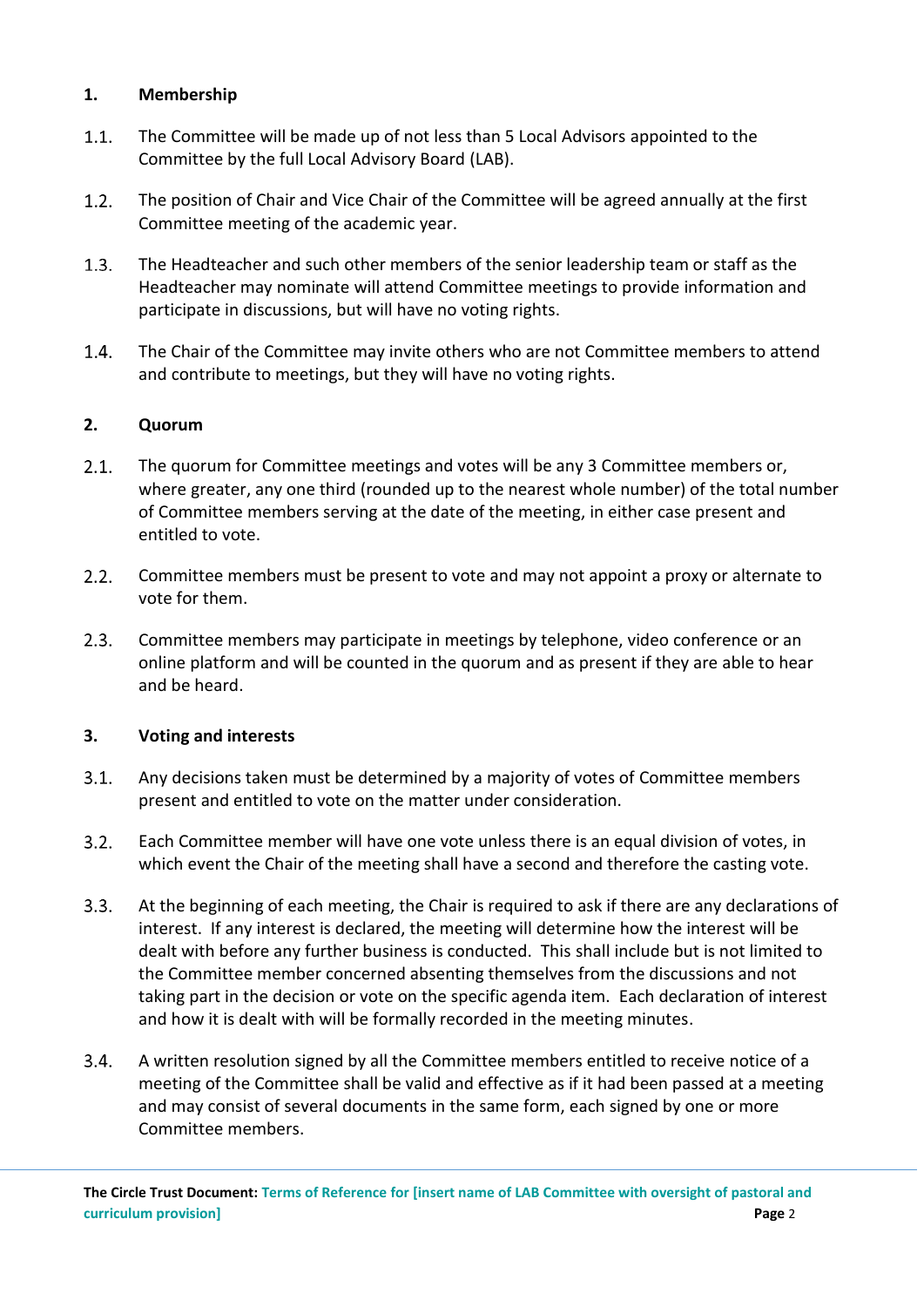#### **4. Frequency of Meetings**

 $4.1.$ The Committee will meet at least 3 times each academic year at appropriate times and otherwise as the Committee may determine to discharge their responsibilities effectively.

#### **5. Notice of meetings**

- $5.1.$ Meetings will be called by the Clerk to Local Advisors at the request of:
	- 5.1.1. the Committee Chair, or
	- 5.1.2. if there is a vacancy in the position of Chair, the Committee Vice Chair, or
	- 5.1.3. 4 or more Committee members, or
	- 5.1.4. the Headteacher or Chair of Trustees if either may consider a meeting necessary.
- $5.2.$ Notice of each meeting confirming the venue, date and time of the meeting, together with an agenda of items to be considered and the supporting papers, will be sent to each Committee member and any other person required to attend at least 7 clear days before the meeting (or, if any supporting paper is not then available, as soon as possible in advance of the meeting).
- $5.3.$ If, however, the Committee Chair or, in the absence of the Committee Chair or where there is a vacancy in this post, the Committee Vice Chair, or the Chair of Trustees determines there are matters demanding urgent consideration it will be sufficient if written notice of a meeting, the agenda and any supporting papers are given within such shorter period as the Committee Chair, Committee Vice Chair or the Chair of Trustees as the case may be directs.
- $5.4.$ At the same time as being sent to Committee members, the notice, agenda and supporting papers (with the exception of confidential Part 2 items) will be published on SharePoint.
- $5.5.$ Generally, agendas will be agreed by the Chair of the Committee (or person(s) requesting the meeting) with the Headteacher (or their designated representative from the Senior Leadership Team) although new items of business may be introduced at the meeting if the Committee members agree.

#### **6. Minutes of meetings**

- $6.1.$ The Clerk to Local Advisors will minute the proceedings and decisions of all Committee meetings, including the recording of the names of those present and in attendance and all interests declared and how those interests were dealt with.
- $6.2.$ In the absence of the Clerk, the Committee members present will nominate a person (other than the Headteacher or a member of the Senior Leadership Team) to act as Clerk at that meeting.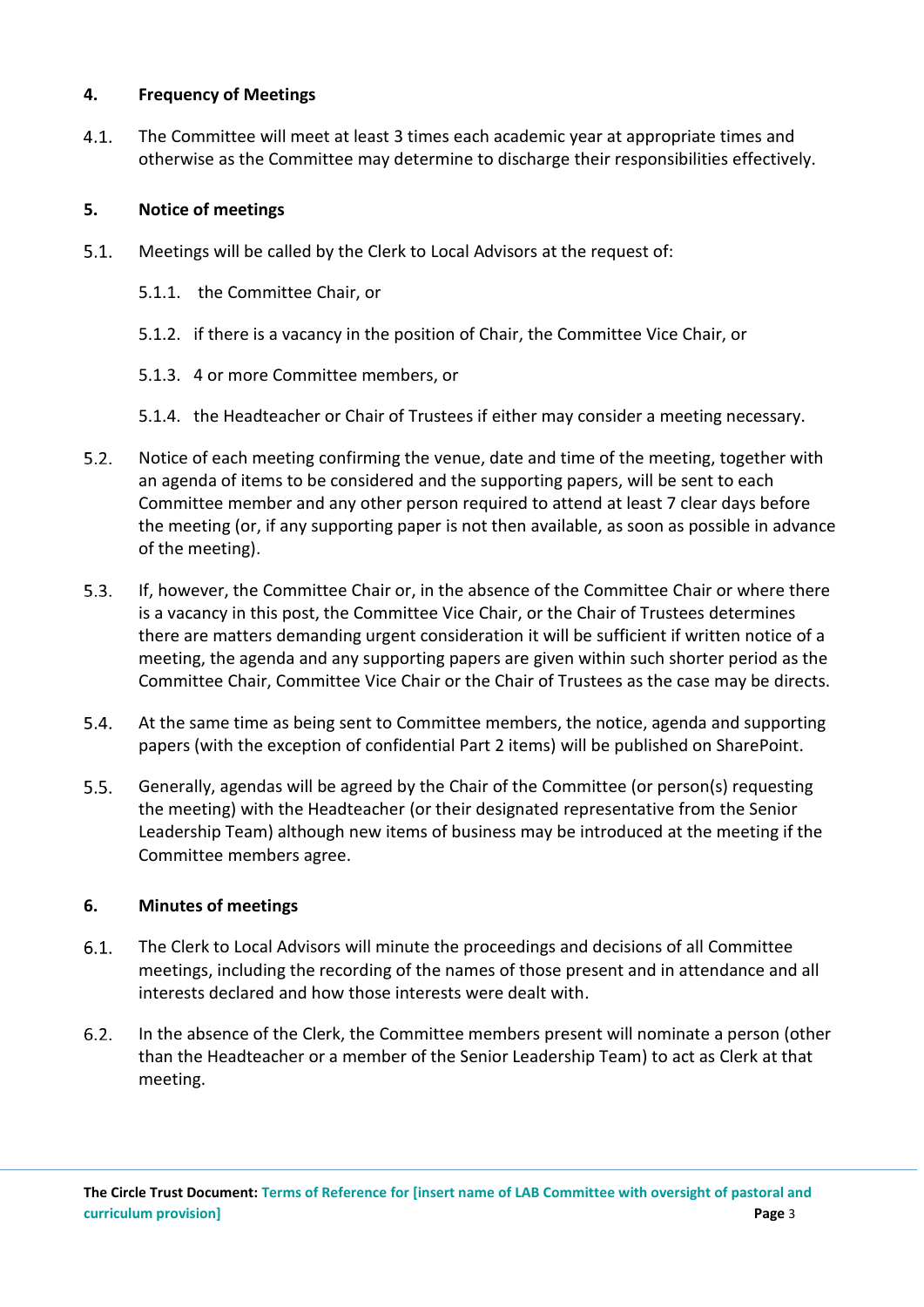- $6.3.$ Draft minutes will be prepared and agreed by the Committee Chair and Clerk to the meeting and distributed to all Local Advisors at the latest two weeks after the meeting. At the same time, the agreed meeting minutes will be published on SharePoint together with any papers considered by the meeting and not previously published, with the exception of Part 2 confidential minutes and papers.
- $6.4.$ Part 2 minutes and papers will be confidential to the LAB and made available to Trustees promptly but only on request from the Chair of Trustees or Company Secretary.

## **7. Role, functions and responsibilities of the Committee**

- The role of the Committee is to encourage, challenge and monitor the development and  $7.1.$ delivery of high-quality curriculum and pastoral provision across the school in line with the Trust and school vision and core values, approved policy and statutory requirements.
- $7.2.$ The specific functions and responsibilities of the Committee are to:
	- 7.2.1. review and monitor the School's curriculum provision, challenging senior leaders to ensure teaching is highly effective across the school and the curriculum is broad and balanced and inspires pupils to learn, including pupils' spiritual, moral, social and cultural development, and within this, the promotion of fundamental British values;
	- 7.2.2. ensure targets for pupil achievement are set and monitor progress towards school targets relating to pupil attainment, including narrowing educational gaps, progress, attendance, behaviour and well-being and to hold senior leaders to account for achieving these;
	- 7.2.3. maintain oversight of the Schools' safeguarding arrangements (including receiving and reviewing reports from the school's designated safeguarding lead) and challenge senior leaders to ensure safeguarding is effective and that the work to protect pupils from radicalisation and extremism is of the highest standard;
	- 7.2.4. review reports on behaviour, attendance and exclusions (fixed term, permanent and managed moves) and monitor the effectiveness of provision to support pupils, in particular those vulnerable to exclusion;
	- 7.2.5. ensure The Circle Trust's latest curriculum and pastoral Adapt and Adopt policies are promptly adapted for the School and adopted by the LAB, including the policies listed at sub-paragraphs i, ii, iii, iv, viii, ix and x in section 7.2.6;
	- 7.2.6. challenge and monitor the implementation and impact of curriculum and pastoral policies including:
		- i. Special Educational Needs Policy
		- ii. Behaviour Policy
		- iii. Health, Relationships and Sex Education Policy
		- iv. Curriculum Policy, including the delivery of religious education, teaching and learning, assessment, recording and reporting